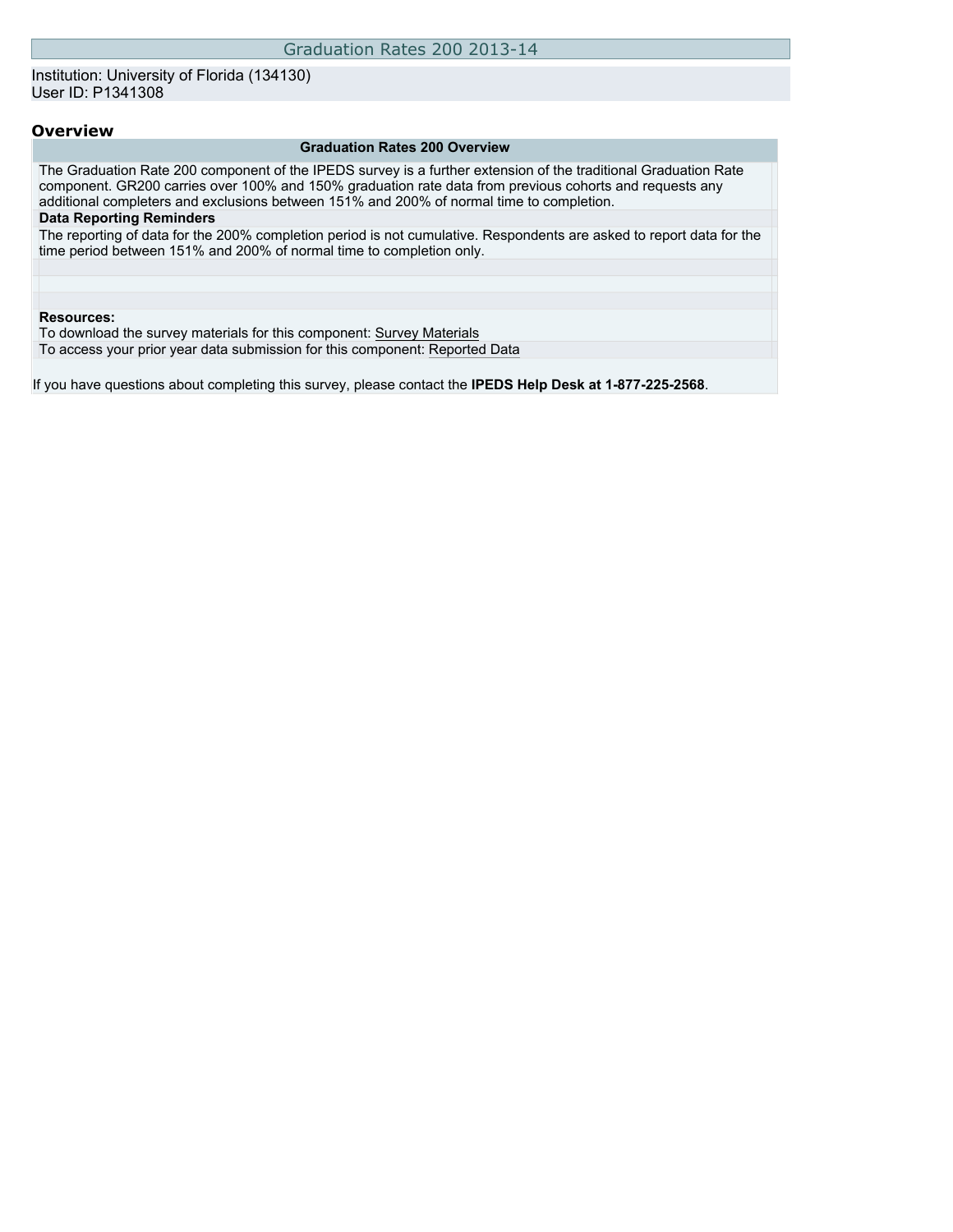# **200% completers (4 year institution)**

**For 4-year institutions, report on your 2005 cohort of bachelor's degree-seeking, full-time, first-time**

## **undergraduate students.**

**Data for this cohort were originally reported by your institution in the 2011-12 data collection.**

|                                                                                                                             |       | Graduation<br>rates |
|-----------------------------------------------------------------------------------------------------------------------------|-------|---------------------|
| 1 Revised cohort                                                                                                            | 7,224 |                     |
| 2 Exclusions within 150%                                                                                                    |       |                     |
| 3 Adjusted cohort 150%                                                                                                      | 7,217 |                     |
| 4 Number of students in the cohort who completed a bachelor's degree<br>within 100% of normal time                          | 4,230 | 59                  |
| 5 Number of students in the cohort who completed a bachelor's degree<br>within 150% of normal time                          | 6,040 | 84                  |
| 6 Additional exclusions (between 151% and 200% of normal time)                                                              | 0     |                     |
| 7 Adjusted cohort 200% (line 3 - line 6)                                                                                    | 7,217 |                     |
| 8 Number of students in the cohort who completed a bachelor's degree<br>between 151% and 200% of normal time to completion. | 123   |                     |
| 9 Still enrolled as of 200% of normal time to completion.                                                                   | 30    |                     |
| 10 Total completers within 200% of normal time (line $5 +$ line 8)                                                          | 6,163 | 85                  |
|                                                                                                                             |       |                     |

 $\bigoplus$  **You may use the space below to provide context for the data you've reported above. These context notes** 

**will be posted on the College Navigator website, and should be written to be understood by students and parents.**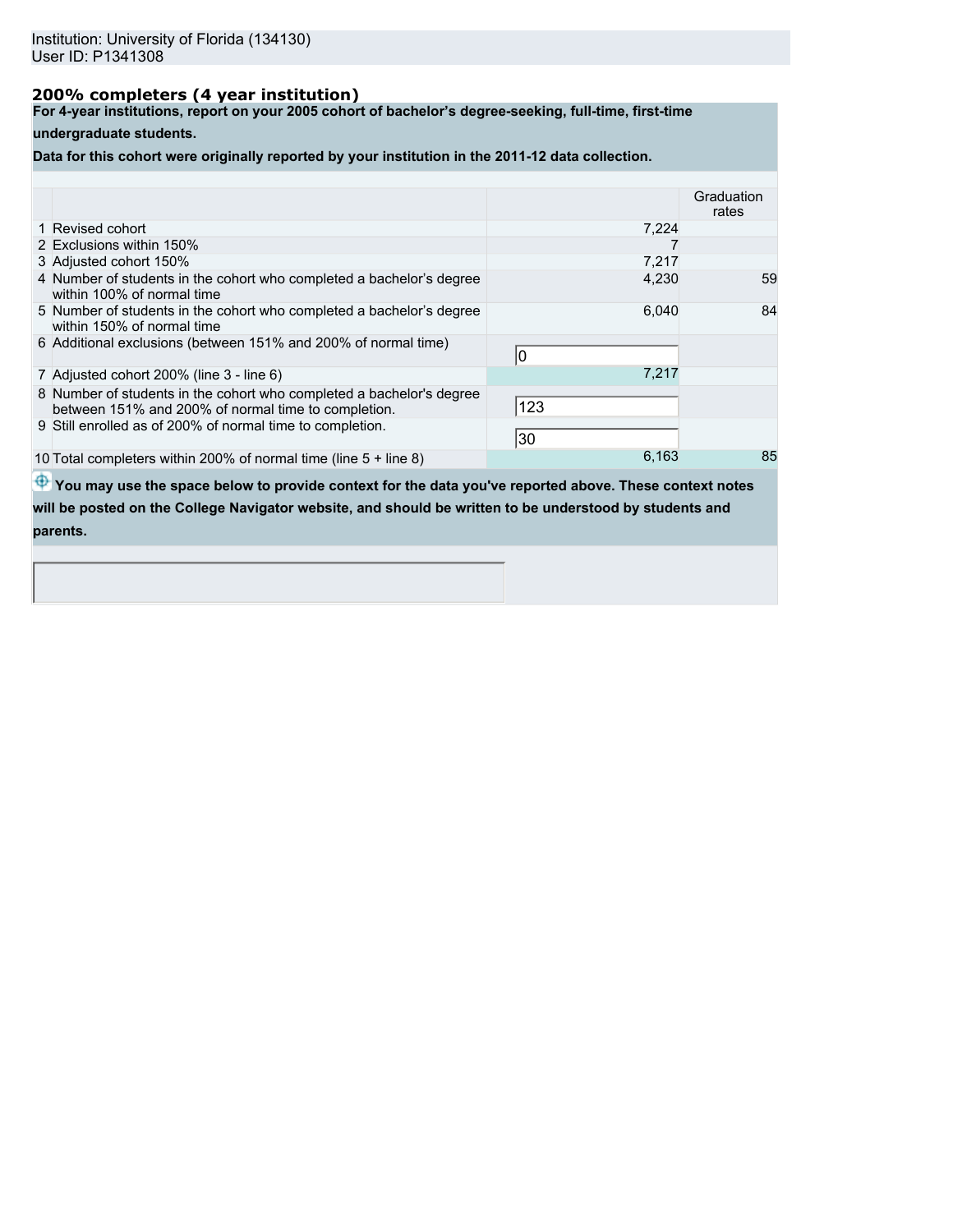## **Summary**

# **2013 IPEDS Graduation Rate 200% Component Data Summary**

IPEDS collects important information regarding your institution. All data reported in IPEDS survey components become available in the IPEDS Data Center and appear as aggregated data in various Department of Education reports. Additionally, some of the reported data appears specifically for your institution through the College Navigator website and is included in your institution's Data Feedback Report (DFR). The purpose of this summary is to provide you an opportunity to view some of the data that, when accepted through the IPEDS quality control process, will appear on the College Navigator website and/or your DFR. College Navigator is updated approximately three months after the data collection period closes and Data Feedback Reports will be available through the [Data Center](http://nces.ed.gov/ipeds/datacenter/) and sent to your institution's CEO in November 2014.

Please review your data for accuracy. If you have questions about the data displayed below after reviewing the data reported on the survey screens, please contact the IPEDS Help Desk at: 1-877-225-2568 or ipedshelp@rti.org.

| <b>Bachelor's degree graduation rates</b><br>within 4 years, 6 years, and 8 years - Cohort year 2005 |     |  |
|------------------------------------------------------------------------------------------------------|-----|--|
| 4-year graduation rate                                                                               | 59% |  |
| 6-year graduation rate                                                                               | 84% |  |
| 8-year graduation rate                                                                               | 85% |  |